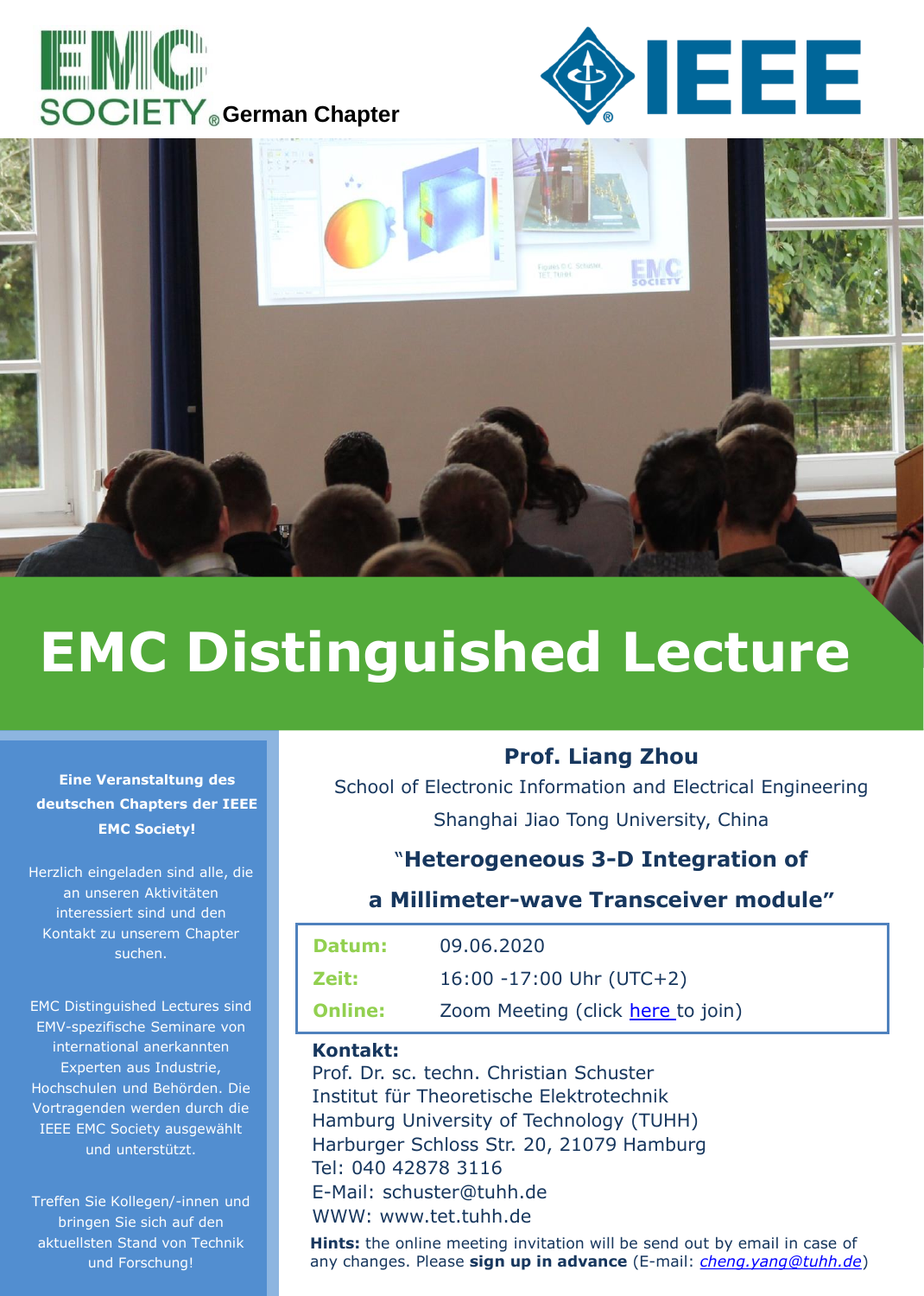





**EMC Distinguished Lecture by Prof. Liang Zhou Heterogeneous 3-D Integration of a Millimeter-wave Transceiver module**

**Abstract**: three-dimensional integrated design technology can provide a single standard electronic system with multiple functions and is the most important method to enhance the technical performance of modern ICs and expand their capabilities. 3-D ICs based on system in package will significantly improve the RF performance of a transceiver by integrating the system-on-chip made by different materials, such as GaAs, silicon, or even GaN semiconductors. A transceiver can accommodate digital, analog, millimeter-wave, and other circuits, as well as a large number of miniaturization of passive components embedded in a multilayer substrate. Thus, the integration can be achieved through a 3-D multifunctional circuit. In this talk, Heterogeneous chip integration and physical compatibility, Miniature and high-performance passive components with integration methodology, as well as Thermal management and reliability issues using multi-physics methods are demonstrated. 30 GHz and 94 GHz heterogeneous Integration transceivers will be presented.